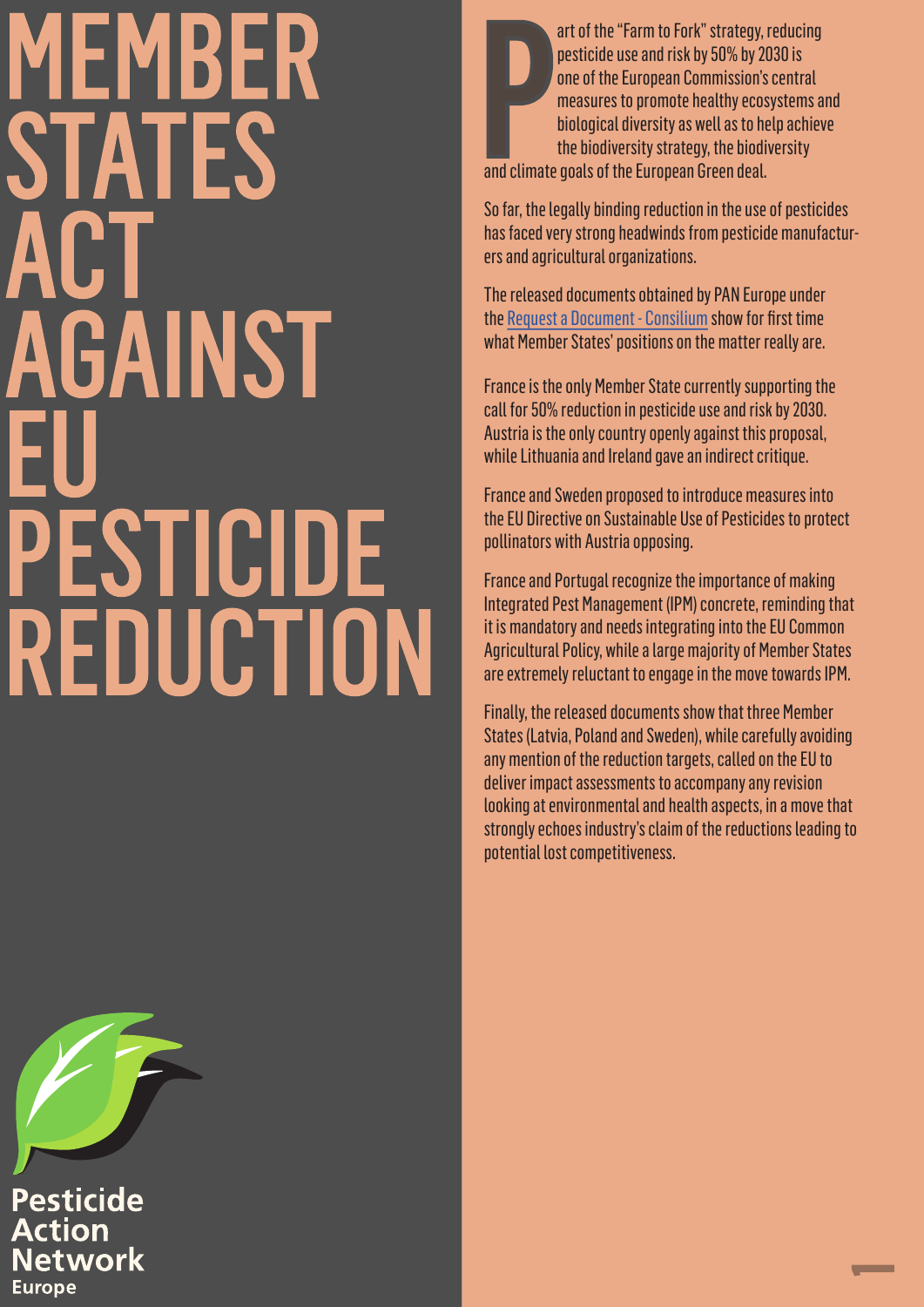# **BACKGROUND NGKGROUN**

- ◊ Directive 2009/128/EC aiming to achieve sustainable use of pesticides in the EU (SUD) was adopted in 2009 with the aim to reduce the risks and impacts of pesticide use on human health and the environment and to promote the use of integrated pest management and of alternative approaches or techniques such as non-chemical alternatives to pesticides to reduce dependency on the use of pesticides.
- ◊ As part of the implementation, Member States of the EU were obliged to establish National Action plans (NAPs) in 2013 to set up their quantitative objectives, targets, measures and timetables to reduce risk. PAN Europe has prepared several reports, studying the NAP, highlighting the bad implementation by Member States, for instance [this report.](https://www.pan-europe.info/sites/pan-europe.info/files/public/resources/reports/pane-2013-reducing-pesticide-use-across-the-eu.pdf)
- ◊ The European Commission prepared a report in [2017](https://ec.europa.eu/food/sites/food/files/plant/docs/pesticides_sup_report-overview_en.pdf) commenting on the lacking implementation encouraging Member States to revised their NAPs accordingly, but as the report that the European Commission prepared in [2020](https://ec.europa.eu/food/sites/food/files/plant/docs/pesticides_sud_report-act_2020_en.pdf) shows this has not happened.
- ◊ The European Commission's 2020 report is among others based on conclusions from audits undertaken in 2018-19, to [Austria,](https://ec.europa.eu/food/audits-analysis/audit_reports/details.cfm?rep_id=4181) [Bulgaria,](https://ec.europa.eu/food/audits-analysis/audit_reports/details.cfm?rep_id=4123) [Cyprus,](https://ec.europa.eu/food/audits-analysis/audit_reports/details.cfm?rep_id=4203) [France,](https://ec.europa.eu/food/audits-analysis/audit_reports/details.cfm?rep_id=4106) [Greece](https://ec.europa.eu/food/audits-analysis/audit_reports/details.cfm?rep_id=4182), [Hungary,](https://ec.europa.eu/food/audits-analysis/audit_reports/details.cfm?rep_id=4080) [Ireland](https://ec.europa.eu/food/audits-analysis/audit_reports/details.cfm?rep_id=4166), [Lithuania](https://ec.europa.eu/food/audits-analysis/audit_reports/details.cfm?rep_id=4166), [Portugal](https://ec.europa.eu/food/audits-analysis/audit_reports/details.cfm?rep_id=4165), [Romania](https://ec.europa.eu/food/audits-analysis/audit_reports/details.cfm?rep_id=4303), and [Spain.](https://ec.europa.eu/food/audits-analysis/audit_reports/details.cfm?rep_id=4078)
- ◊ The European Parliament prepared a [report](https://www.europarl.europa.eu/doceo/document/TA-8-2019-0082_EN.html) on the European Commission's first SUD evaluation and the European Council held a round table of ministers to welcome the report but no official 'Council Conclusion' was prepared.
- ◊ In 2020 the European Court of Auditors prepared several special reports highlighting the failure of EU pesticide regulation, first in a [report](https://www.eca.europa.eu/en/Pages/DocItem.aspx?did=53001) concluding that there has been 'little progress' in the implementation of the SUD, then in a [report](https://www.eca.europa.eu/en/Pages/DocItem.aspx?did=54200) concluding on the failure in EU actions to protect biodiversity (in particular pollinators).
- ◊ In December 2019, the European Commission presented its [European](https://ec.europa.eu/info/strategy/priorities-2019-2024/european-green-deal_en)  [Green Deal](https://ec.europa.eu/info/strategy/priorities-2019-2024/european-green-deal_en) aiming at making the EU's economy sustainable.
- ◊ In May 2020 the European Commission published the [Biodiversity](https://ec.europa.eu/environment/nature/biodiversity/strategy/index_en.htm) and [Farm](https://ec.europa.eu/food/farm2fork_en)  [to Fork](https://ec.europa.eu/food/farm2fork_en) strategies on 20 May 2020. Both strategies envisage as a central measure a 50 percent reduction in the use and risk of pesticides throughout Europe by 2030, as a follow up to the [response](https://ec.europa.eu/commission/presscorner/detail/en/IP_17_5191) that the European Commission gave to the 1,3 million EU citizens who signed the European Citizen Initiative 'Ban glyphosate and protect people and the environment from toxic pesticides'.
- ◊ On 25 May 2020, the European Commission sent its [report](https://data.consilium.europa.eu/doc/document/ST-8238-2020-INIT/en/pdf) to the 27 EU Member States and the European Parliament. The Commission report concludes that the aim of revising the SUD includes the 50% reduction in use and risk of chemical pesticides by 2030 target.
- In June 2020, the European Parliament decided not to make a report on this occasion, but instead react to the EU Commission's strategies.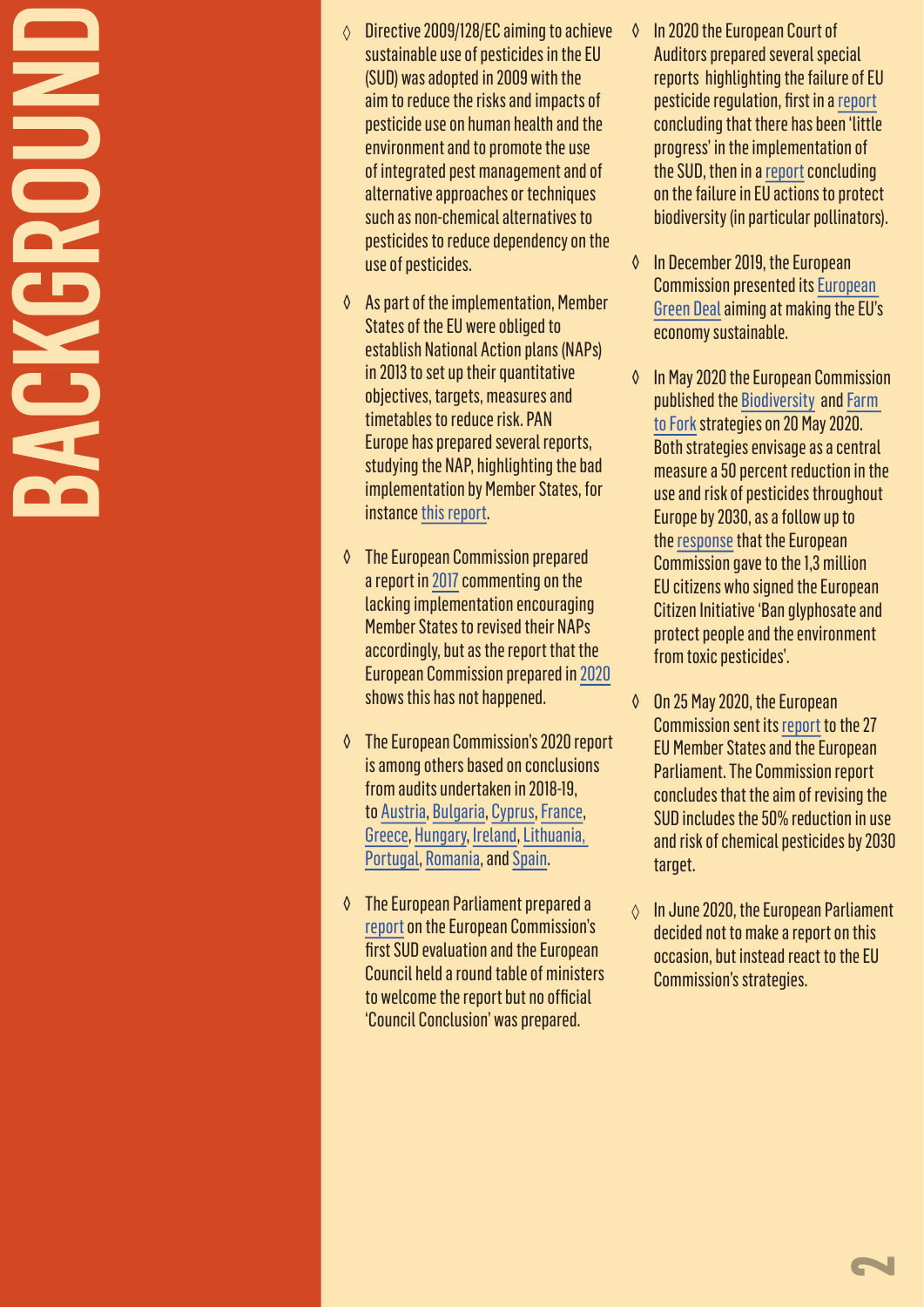◊ In July 2020, the German Presidency surprisingly decided to include the response to the EC report on the Council agenda and make it the subject of a political consultation process. The German EU Presidency asked all EU Member States to reply to two questions of relevance to the SUD, namely: a) "Do you have general comments regarding the conclusions of the Commission especially regarding their completeness and their conclusiveness?" and b)"How can the implementation of the integrated pest management be improved?". Based on these replies, the German presidency prepared an initial text for 'proposal for Council Conclusion on the SUD' without making references either to the 50% use reduction target, or the biodiversity crises.

On [9 December](https://data.consilium.europa.eu/doc/document/ST-13785-2020-INIT/en/pdf) 2020 [this](https://www.consilium.europa.eu/en/documents-publications/public-register/public-register-search/results/?AllLanguagesSearch=False&OnlyPublicDocuments=False&DocumentNumber=13441%2F20&DocumentLanguage=EN) draft Council Conclusion passed COREPER 1, becoming the final Conclusion on [15 December](https://data.consilium.europa.eu/doc/document/ST-13785-2020-INIT/en/pdf) 2020 approved by ministers without discussion as an A point.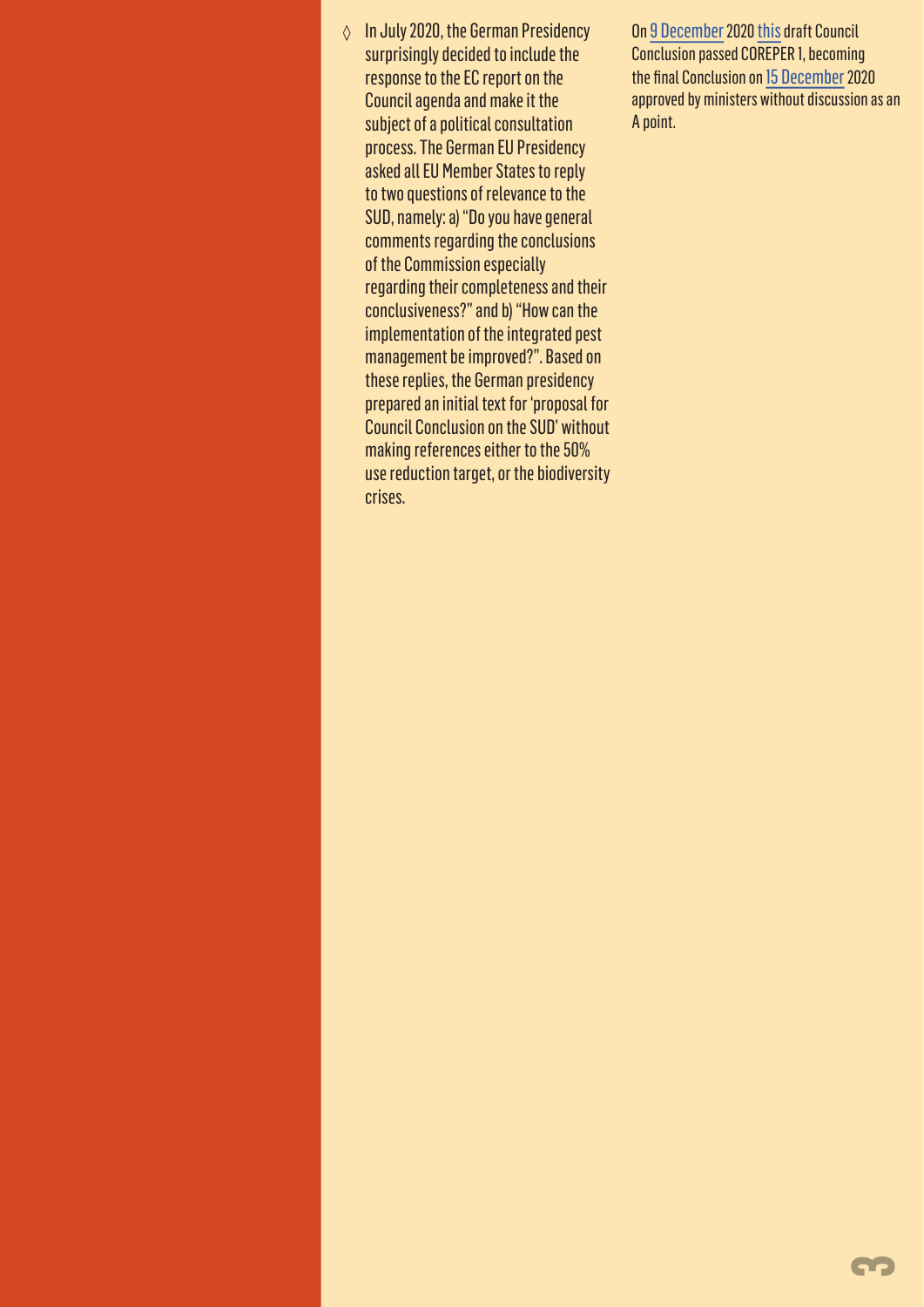## **CONCIL** DOCUMENTS

THE EUROPE t the request of PAN Europe on 24 September 2020 asking access to Working Paper (WK 8636/2020 INIT) 'Council Conclusions on the REPORT FROM THE COMMISSION TO THE EUROPEAN PARLIAMENT AND THE COUNCIL' on the experience gained by Member States on the implementation of national targets established in their National Action Plans and on progress in the implementation of Directive 2009/128/ EC on the sustainable use of pesticides and all relating documents.

The General Secretariat of the Council (GSC) informed PAN Europe on the 9 November that they had examined the request and identified 36 documents from 25 May until 6 November 2020. GSC sent 10 documents to PAN Europe on 9 November, and after a reminder from PAN Europe, the remaining documents arrived on 25 November.

These 36 documents are briefly described below and made available via web link, helow:

On 16 July, the German Presidency of the Council informed the other Member States in a [letter](https://www.pan-europe.info/sites/pan-europe.info/files/WK%207883%202020%20INIT.pdf) [\(WK 7883/2020 INIT](https://www.pan-europe.info/sites/pan-europe.info/files/WK%207883%202020%20INIT.pdf)) of its intention to submit two Commission reports to the Council. These are the report [\(SUD\)](https://ec.europa.eu/food/sites/food/files/plant/docs/pesticides_sud_report-act_2020_en.pdf) and the report ([REFIT\)](https://ec.europa.eu/food/plant/pesticides/refit_en).

A first online kick-off meeting was scheduled for 22 July with a presentation from the European Commission ([WK 8074/2020 INIT\)](https://www.pan-europe.info/sites/pan-europe.info/files/WK%208074%202020%20INIT.pdf), following which delegates were invited to send general comments on the Commission's conclusions, in particular with regard to their completeness and consistency, as well as proposals for improving the implementation of Integrated Pest Management to the German Presidency by 21 August ([WK 8154/2020 INIT\)](https://www.pan-europe.info/sites/pan-europe.info/files/WK%208154%202020%20INIT.pdf).

The following Member States had submitted comments and proposals to this effect: the Netherlands (25.08 [WK 8588/2020 INIT\)](https://www.pan-europe.info/sites/pan-europe.info/files/WK%208588%202020%20INIT%20Netherlands.pdf), Luxembourg (26.08 [WK 8588/2020 ADD 1](https://www.pan-europe.info/sites/pan-europe.info/files/WK%208588%202020%20luxembourg.pdf)), Austria (26.08 [WK 8588/2020 ADD 2](https://www.pan-europe.info/sites/pan-europe.info/files/WK%208588%202020%20Austria.pdf)), Denmark (26.08 [WK 8588/2020 ADD 3](https://www.pan-europe.info/sites/pan-europe.info/files/WK%208588%202020%20DK.pdf)), , Estonia (26.08 [WK 8588/2020 ADD 4\)](https://www.pan-europe.info/sites/pan-europe.info/files/WK%208588%202020%20Estonia.pdf), Ireland (26.08 [WK 8588/2020 ADD 5\)](https://www.pan-europe.info/sites/pan-europe.info/files/WK%208588%202020%20Ireland.pdf), Portugal (26.08 [WK 8588/2020 ADD 6\)](https://www.pan-europe.info/sites/pan-europe.info/files/WK%208588%202020%20portugal.pdf), Finland (26.08 [WK 8588/2020 ADD 7](https://www.pan-europe.info/sites/pan-europe.info/files/WK%208588%202020%20finland.pdf)), Slovenia (26.08 [WK 8588/2020 ADD 8\)](https://www.pan-europe.info/sites/pan-europe.info/files/WK%208588%202020%20slovenia.pdf), Greece (26.08 [WK 8588/2020 ADD 9\)](https://www.pan-europe.info/sites/pan-europe.info/files/WK%208588%202020%20greece.pdf) Poland (26.08 [WK 8588/2020 ADD 10](https://www.pan-europe.info/sites/pan-europe.info/files/WK%208588%202020%20poland.pdf)) and France (23.09 [WK 8588/2020 ADD 11](https://www.pan-europe.info/sites/pan-europe.info/files/WK%208588%202020%20france.pdf)).

On 28 August, the German Presidency informed member states about the time table of the Commission work ([WK 8265/2020 INIT\)](https://www.pan-europe.info/sites/pan-europe.info/files/WK%208265%202020%20INIT.pdf).

On 14 September, the German Presidency presented a first draft of the Council conclusions on the Commission report ([WK 8636/2020 INIT](https://www.pan-europe.info/sites/pan-europe.info/files/WK%208636%202020%20INIT.pdf)) inviting member states to a video conference to discuss this draft with Member States in a meeting on 22 September [\(WK 9534/2020 INIT](https://www.pan-europe.info/sites/pan-europe.info/files/WK%209534%202020%20INIT.pdf)). Following this videoconference, the Presidency invites Member States to submit their comments and proposed amendments in writing by 9 October ([WK 9897/2020 INIT](https://www.pan-europe.info/sites/pan-europe.info/files/WK%209897%202020%20INIT.pdf)).

The following Member States had submitted comments and proposals to this effect:

Sweden (15.10 [WK 8636/2020](https://www.pan-europe.info/sites/pan-europe.info/files/wk08636-sweden%202.pdf) ADD 1 REV 1, Poland (7.10 [WK 8636/2020](https://www.pan-europe.info/sites/pan-europe.info/files/wk08636-poland.pdf) ADD 2), Denmark (8.10 [WK 8636/2020](https://www.pan-europe.info/sites/pan-europe.info/files/wk08636-Denmark.pdf) ADD 3), Latvia (9.10 [WK 8636/2020](https://www.pan-europe.info/sites/pan-europe.info/files/wk08636-latvia.pdf) ADD 5), Lithuania (9.10 [WK 8636/2020](https://www.pan-europe.info/sites/pan-europe.info/files/wk08636-lithuania.pdf) ADD 6), Finland (12.10 [WK 8636/2020](https://www.pan-europe.info/sites/pan-europe.info/files/wk08636-finland.pdf) ADD 7), France (21.10 [WK 8636/2020](https://www.pan-europe.info/sites/pan-europe.info/files/wk08636-France%20(EN).pdf) ADD 8 REV 1), Hungary (14.10 [WK 8636/2020](https://www.pan-europe.info/sites/pan-europe.info/files/wk08636-Hungary.pdf) ADD 9), Netherlands (16.10 [WK 8636/2020](https://www.pan-europe.info/sites/pan-europe.info/files/wk08636-Netherlands.pdf) ADD 10) and Slovakia (19.10 [WK 8636/2020A](https://www.pan-europe.info/sites/pan-europe.info/files/wk08636-slovak.pdf)DD 11).

4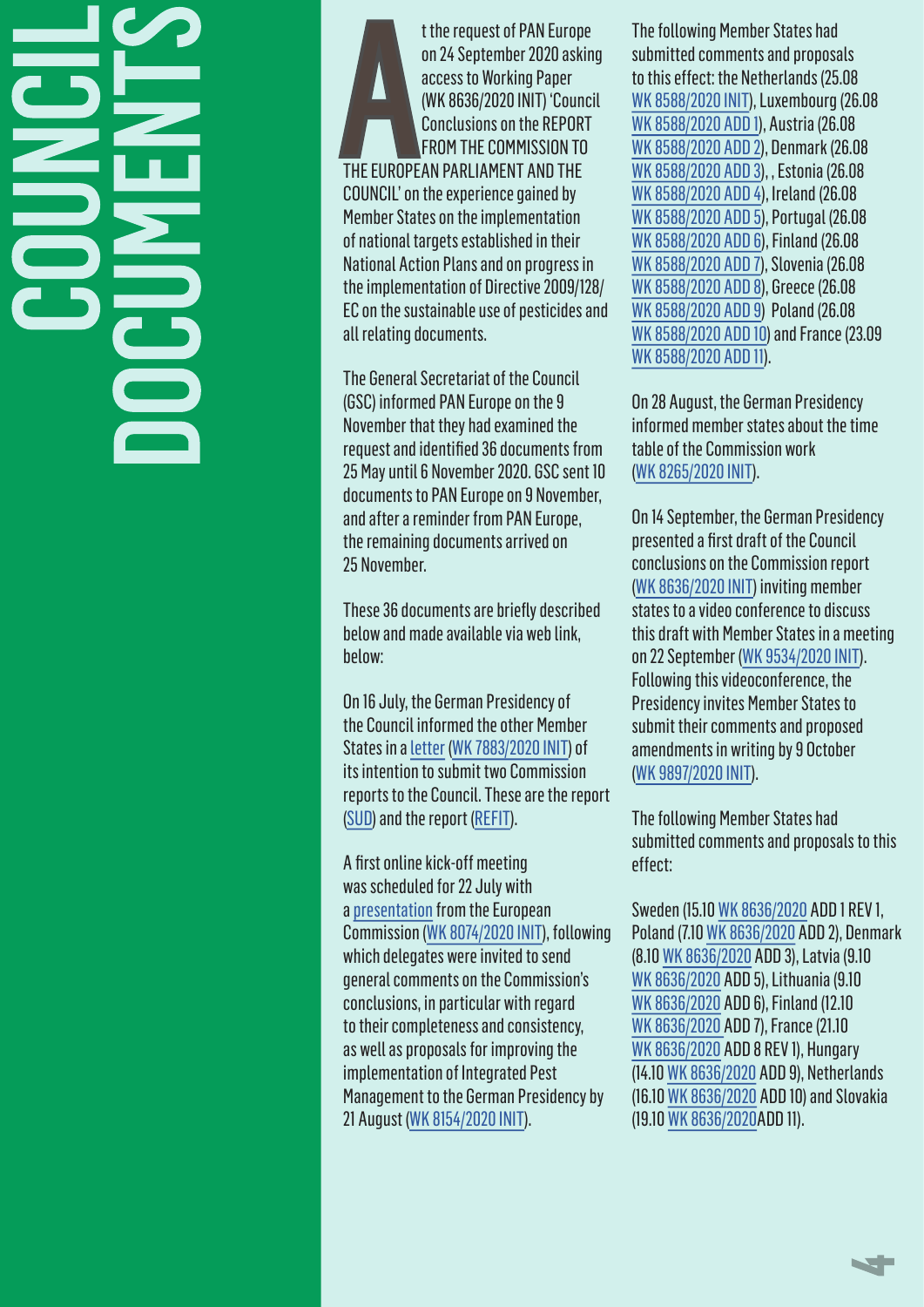On 26 October sent a revised draft for the Council conclusions (WK 8636/2020 REV 1). On 29 October the European Commission comments on the draft of the Council conclusions ([WK 8588/2020](https://www.pan-europe.info/sites/pan-europe.info/files/WK%208588%202020%20European%20Commission%20reaction.pdf) ADD 12).

Until the 6.11 (end of our access to request) the following Member States had submitted comments and proposals to this effect: Sweden (4.11 [WK 8636/2020](https://www.pan-europe.info/sites/pan-europe.info/files/wk08636-Sweden.pdf) REV 1 ADD 1), Austria (4.11 [WK 8636/2020](https://www.pan-europe.info/sites/pan-europe.info/files/wk08636-Austria.pdf) REV 1 ADD 2).

So, in the period from May to 6 November:

Germany, Cyprus, Malta, Croatia, Spain, Italy, Romania, Belgium, Bulgaria and Czech Republic did not contribute to the SUD debate.

Luxembourg, Greece, Hungary, Ireland, Estonia, Portugal, Slovakia, Slovenia, Lithuania, Latvia, only contributed once, either replying the questions from the German presidency or proposing changes to the German presidency drafts for Council Conclusions.

Denmark, Sweden, Austria, France, Poland, Finland, Netherlands contributed both by replying to questions from the German presidency and proposing changes to the German presidency drafts for Council Conclusions.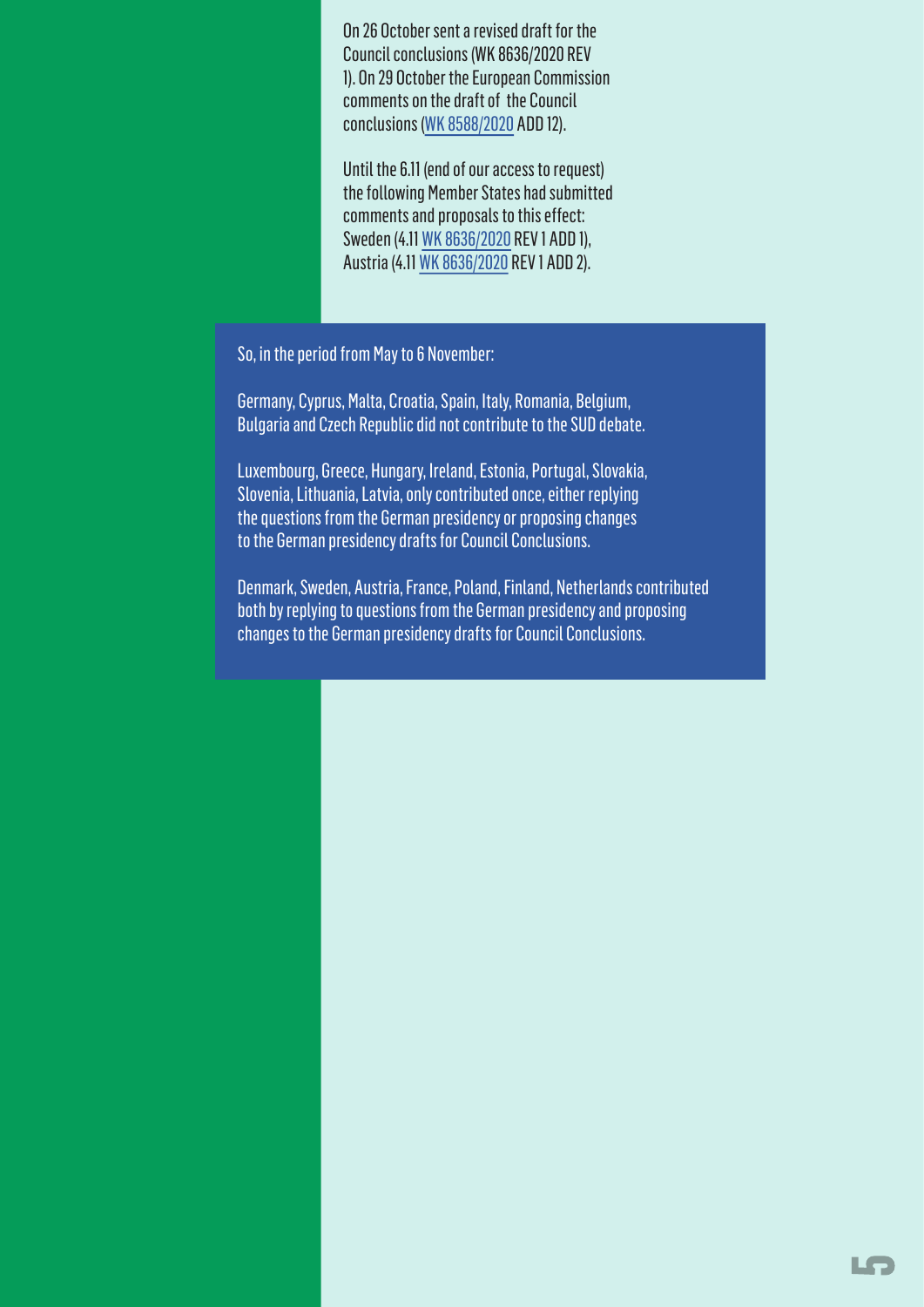### ANALYSIS OF THE DOCUMENTS

**Conclusion** he German presidency abstained from asking questions to the Member States and did not include any reference in the proposal for draft Council Conclusion regarding the 50% pesticide reduction targets proposed by the European Commission in Farm to Fork and the Biodiversity Strategy, despite the Commission report mentioning that.

Instead, the German presidency prepared a disappointing draft refusing to acknowledge Member States' grave lack of effort, only proposing soft and voluntary measures such as training and research as the way forward, while sidelining all discussions on the idea of fixing EU-wide pesticide reduction targets and looking forward.

#### A few Member States did try to improve the German presidency text as follows:

- ◊ France proposes to link the SUD revision to the discussions of the quantitative use targets, but proposing to use the controversial Harmonised Risk Indicator 1 (HRI1) as indicator. Lithuania, Ireland, Portugal and Denmark referred to the Farm to Fork in their reactions recognising that changes are needed but without making reference to any specific percentage.
- ◊ France, supported by Sweden, proposed to expand the scope of the SUD to include pollinators in the upcoming revision of the SUD.
- ◊ Denmark highlights the potential that pesticide taxation has as an economic incentive to reduce pesticide use.
- ◊ France agrees with the European Commission on the poor monitoring of IPM, recognising the significant potential to reduce risk through the wider adoption of IPM practices, including the more widespread adoption of non-chemical pest control techniques, including agro-ecology.
- **France calls on the European** Commission to harmonise arrangements aimed at monitoring and controlling IPM implementation. Luxembourg and Austria echoed this, calling for the European Commission to propose an IPM baseline, to be respected equally in all Member States.
- **Portugal recognised that IPM elements** of the SUD are considered as statutory management requirements of the future Common Agricultural Policy (CAP) and that relevant IPM indicators are progressively included as part of the common conditions that farmers should comply with to benefit from direct payments under the various income support schemes, while France recognised the possible extra charges due to implementation of IPM, different tools could be mobilized, including the incentives of the CAP.
- ◊ Latvia and Sweden call on the European Commission to collect and compile results of research projects on sustainable plant protection to promote widespread application.
- ◊ Luxembourg mentions that criticism of HRI1 should take into account that the trend of decreasing risks as shown by the HRI1 is not due to changes in actual PPP use patterns, but to the non-renewal of approval of active substances that meet the cut-off criteria; meaning that the target of 50% risk reduction by 2030 could therefore be met by simply further withdrawing or not renewing the approval of such active substances, without any change in PPP use patterns and all member states, recognising the importance of further developing the indicators to measure quantitative use targets.

6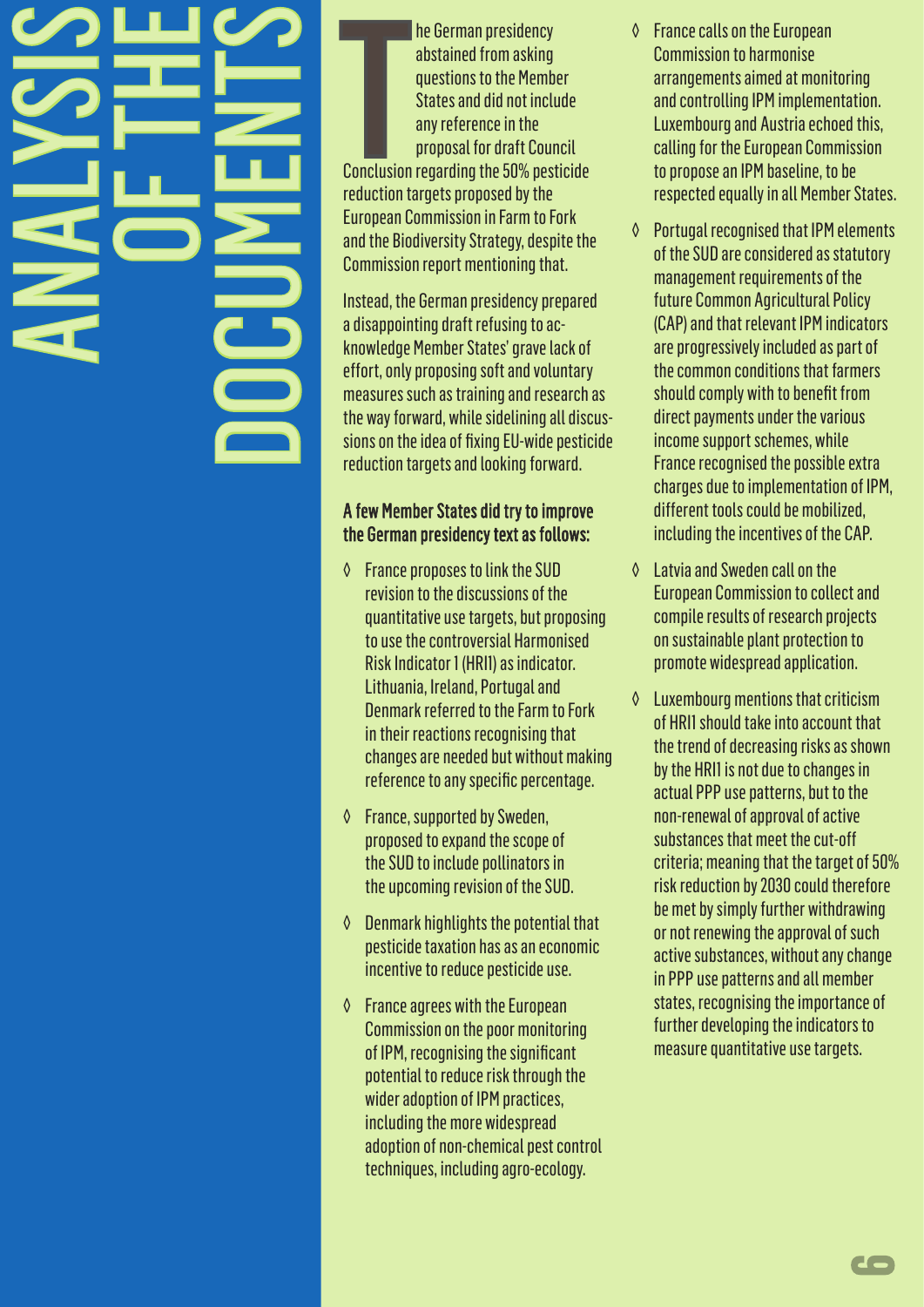#### The majority of the Member States are watering down the bad text even further:

- ◊ The Netherlands, supported by Austria, argued that uptake of alternatives is always more expensive, setting aside not only the fact that farmers can be compensated within the CAP, but also that alternative practices that might seems costly in the short run, over time can become a benefit.
- ◊ Denmark points at precision farming – rather than agronomy – as the key in in the IPM implementation. This is supported by Portugal, that even asked to 'further discuss the appropriate legal frame of precision agriculture technologies such as the use of drones in the application of plant protection products and work towards demonstrating that the use of low flying drones is an effective mean of reducing exposure and environmental risks in comparison to other aircrafts'.
- ◊ Finland, supported by other Member States, argued for the need for further research rather than pointing at the many non-chemical alternatives that are already available today but are still not fully implemented.
- ◊ The majority of Member States focused on productivity rather than on farmers' income and negative externalities in the pesticide debate, illustrated by Slovenia arguing that 'Farmers economically dependent on yield cannot risk the losing crops if there are no efficient alternatives to be used'.
- Three member states (Latvia, Poland and Sweden,) while not mentioning the reduction target by one word, all used exactly the same wording in calling on the EU to deliver an impact assessment to accompany any revision looking at environment and health aspects, echoing the industry's claim to consider potential lost competitiveness.
- ◊ A number of Member States defend themselves as a result of an audit that the European rather than actually engaging in the debate, ex. Greece argues that it takes time to develop the needed supported structure able to accompany farmers in the ecological transition

GLOBAL 2000 and PAN Europe have carried out a fact-check of the arguments put forward by the Austrian Ministry of Agriculture against the Commission proposal: As a result, none of the arguments stood up to closer scrutiny.

For example, the Ministry of Agriculture claims that 'Targets have to be realistic and many are not comparable with those of other member states' citing the example of Austria, which 'has a very high percentage of biological farming. To increase this percentage by as a high a margin as member states with a much smaller percentage is virtually impossible.' But in reality the Commission's [goal](https://ec.europa.eu/info/strategy/priorities-2019-2024/european-green-deal/actions-being-taken-eu/farm-fork_en) is help the EU's organic farming sector to grow, with the goal of 25% of total farmland being used for organic farming by 2030. So, for countries having with a higher percentage of organic this objective will be easier not more difficult to reach.

 $\blacktriangleright$